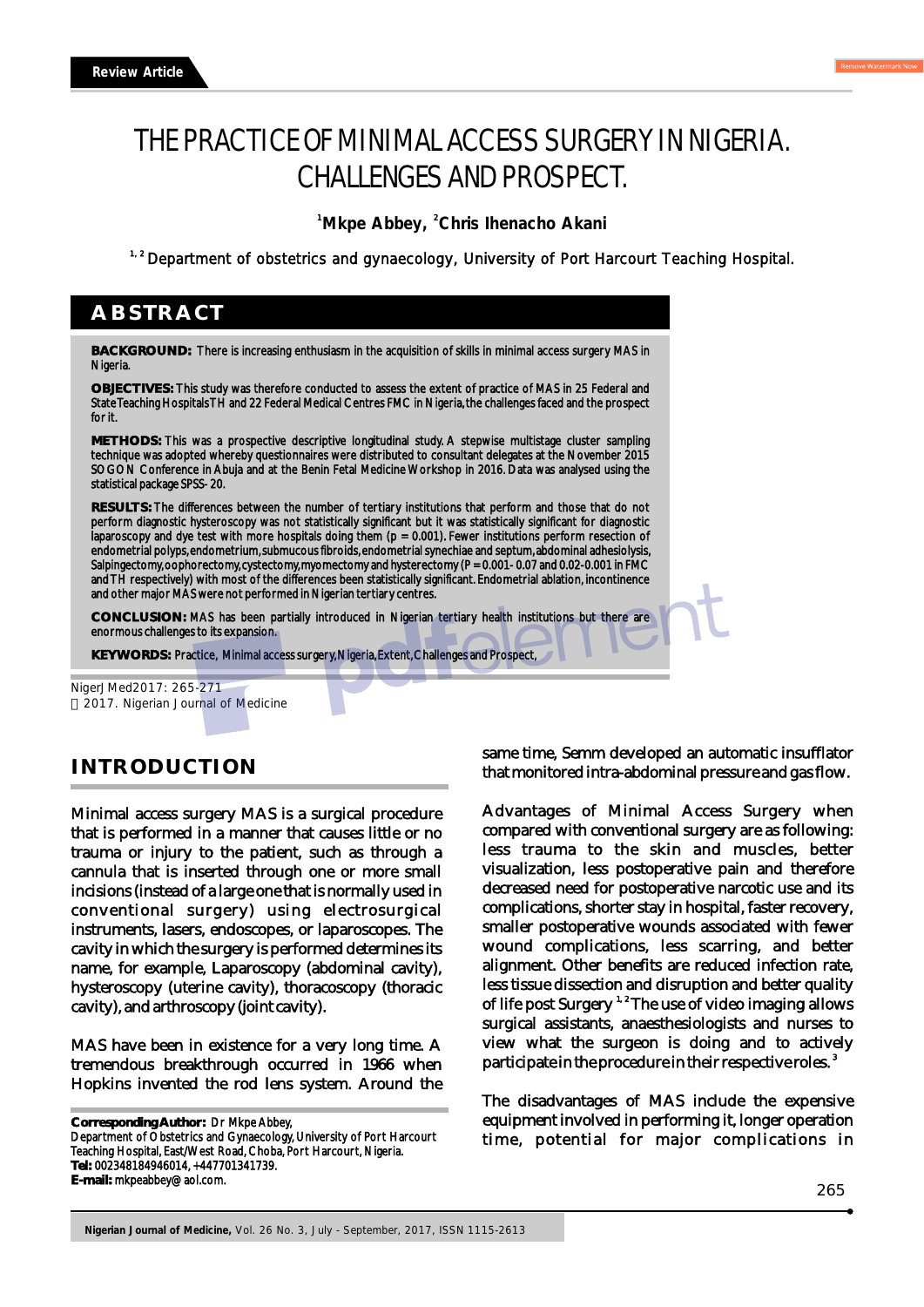inexperienced hands, loss of tactile feedback, need for surgeons to undergo intensive training which has long learning curve, difficulty ccontrolling bleeding and the limited number of instruments and angles in which the operation can be carried out.

Minimal Access Surgery just like any other surgery has its complications which are as following: those related to placement of the initial trocar or initial creation of pneumoperitoneum namely organ damage, <sup>3</sup>those arising from dissection during surgery including direct injuries to organs, as well as thermal injury, carbon dioxide –related complications, namely hypercapnia, acidosis, cardiovascular compromise, gas embolism and hypothermia.

Furthermore, laparoscopy cannot always be performed on everyone, for instance, patients with chronic obstructive pulmonary or cardiac disease, blood coagulation problems, advanced stage of pregnancy or cancer and some patients with many prior abdominal operations may not be suitable for the surgery. The listed limitations of MAS are not absolute contraindications but relative.

The introduction of minimal access surgical techniques has been rapid in the developed world of Europe and North America and some Asian countries. Irrespective of its abundant advantages, which outweigh the disadvanges and complications, the practice of MAS has been scanty on the African continent. Few of such surgeries are performed in countries like South Africa, Kenya, Ghana, Nigeria and others. However, there is increasing enthusiasm in the acquisition of skills in diagnostic and therapeutic laparoscopic and hysteroscopicsurgeries. <sup>4</sup>It is therefore imperative that a research is carried out to assess the practice of MAS in Nigeria,

#### **OBJECTIVES**

The goals of this study which focus specifically on Nigeria are to evaluate the extent of adoption of MAS in different branches of gynaecology, identify and address the factors inhibiting their introduction and expansion and forecast the prospect for the techniques in gynaecological practice.

#### **ETHICAL CONSIDERATIONS**

This study proposal was presented before the ethical committee of the University of Port Harcourt Teaching Hospital and was approved in March 2016. Participants were given the right to accept or decline participation and they were reassured that their decision would not affect their care.

#### **MATERIALS AND METHODS. Design**

This was a prospective descriptive longitudinal study

carried out at the University of Port Harcourt Teaching Hospital, Port Harcourt, Nigeria. We used a mixed methods approach for data collection.

#### Determination of study population

Firstly a literature search was performed using Pub med (MEDLINE), Biomed central, Google and Cochrane Database on the practice of minimal access surgery in Nigeria. Keyword search statements used were 'the practice of MAS in Gynaecology in Nigeria,' 'practice of laparoscopy in Nigerian Tertiary centres', 'practice of hysteroscopy in Nigeria,' 'advantages and disadvantages of minimal access surgery,' and 'evolution of MAS.' 'Tertiary medical centres in Nigeria.' Special attention was paid to papers written by Nigerian authors on the practice of MAS in the country. We also searched for the prevalence in Nigeria of different gynaecological conditions where MAS is applicable. Other sources of information were the website of the World Laparoscopic Hospital in Gurgaon, India and the NICE guideline UK.

In view of the paucity of information online on the practice of minimal access surgery in Nigeria, we decided to assess the practice in the whole Federal Teaching Hospitals and Federal Medical Centers in Nigeria. The centres were identified on the website of the Nigerian Federal Ministry of Health and were enumerated in appendices 1 and 2 below. At the time of the study, State-owed Teaching Hospitals were looked for by searching the net and asking colleagues that work in respective States. Seven State-owed Teaching Hospitals were identified and included in the study. The Hospitals are as following: Delta State University Teaching Hospital Oghara, Irrua Specialist Teaching Hospital Edo State, Olabisi Onabanjo University Teaching Hospital Sagamu, Ladoke Akintola Univ of Tech Teaching Hospital (LAUTECH) Osogbo and Baron Dikko Teaching Hospital Kaduna (Appendix 1).

#### **Sampling Tools**

We designed a questionnaire, shown in Appendix 3, with the questions presented in a nominal response formatto elicit a 'Yes' or 'No' response. Additional question asked on the questionnaire was on the challenges faced in the introduction and practice of minimal access surgery in Nigeria. Telephone communication was also used.

## **Sampling Techniques**

Our aim was to achieve complete answering of the questions on the questionnaire by at lease 2 consultants with at least one of them with special interest in Reproductive medicine and / or Minimal Access Surgery (RM and MAS) from each of the Tertiary Institutions. This was based on the assumption that 2 consultants from each of the centres should be able to give the true picture about the practice of MAS in their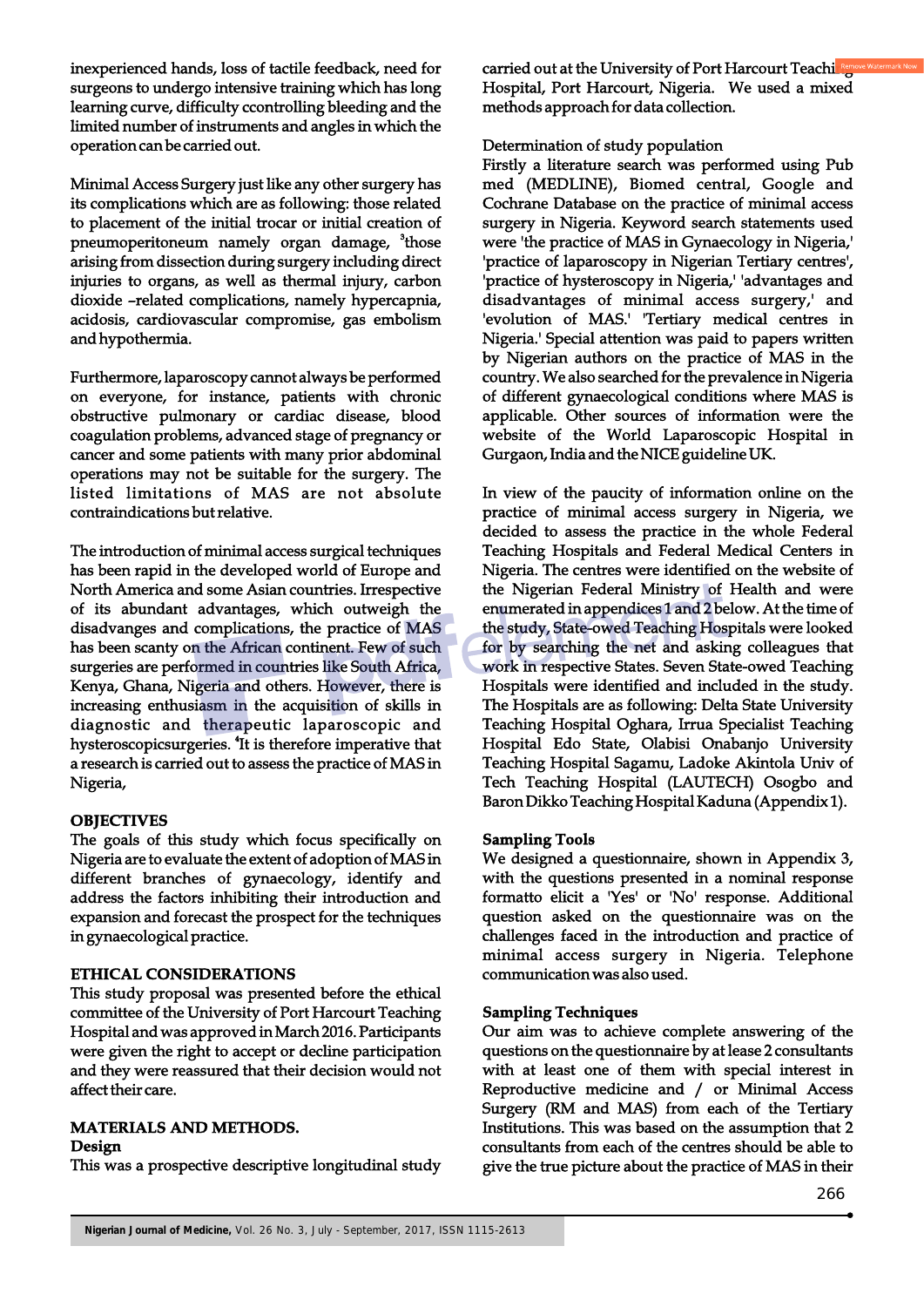respecticve centres.

We therefore conducted a stepwise multistage cluster sampling technique whereby a total of 300 questionnaires were distributed to consultant delegates at the November 2015 SOGON Conference in Abuja and also at the Fetal Medicine Workshop in Benin, 2016. Such large number of questionnaires was distributed because the data on the demographic characteristics of the delegates was not known to us and the organisers of the conference.

At the Abuja conference, the questionnaires were distributed to all the Consultant delegates during 2 sessions on Reproductive Medicine and Minimal access Surgery and also to delegates during 2 of the plenary sessions. At the Benin Fetal Medicine workshop, they were offered to all that were available at one of the sessions.

The number of questionnaires that were distributed at each of the components of the Cluster, the number that was returned and the number that was completed appropriately and therefore analysed were all illustrated in table 1.

|                               | Questionnaires         |     |          |              |
|-------------------------------|------------------------|-----|----------|--------------|
| Content of the Cluster        | Distributed   Returned |     | Analysed |              |
|                               |                        |     | Extent*  | Challenges** |
| Abuja Conference              |                        |     |          |              |
| 2 Sessions on RM and MAS      | 50                     | 50  | 50       | 50           |
| 2 Plenary sessions            | 200                    | 180 | 165      | 110          |
| Benin Fetal Medicine workshop | 50                     | 47  | 35       |              |
| <b>Phone Communication</b>    |                        |     |          |              |
| Total                         | 304                    | 281 | 254      | 180          |

RM – Reproductive Medicine

- Extent of practice of MAS

\*\* - Challenges faced in the practice of Minimal surgery

## **Table 1. Distribution of the questionnaires**

The returned questionnaires were analysed and at least 2 to 3 consultants from each of the tertiary centres completed them except University of Calabar and Bayelsa State Teaching Hospitals that were not represented. We therefore telephoned four consultants, two from each of the Hospitals and they all responded with answers to questions on the questionnaires. Final analysis of the questionnaires show that at least 2-3 consultant delegates from each of the tertiary centres in Nigeria answered the questions on each of the sessions of the study (Extent and Challenges).

#### **Data analysis**

The data on the extent of practice of minimal asses surgery was analysed using the SPSS -20. Two tables were created, each containing data for Teaching Hospitals TH and Federal Medical Centres FMC respectively as shown in tables 2 and 3. The number of hospitals that perform and those that do not perform respective minimal access surgeries were compared, using the Chi-square  $X^2$  and the P-values. When the Pvalue was less than 0.05, the difference between two variables was said to be statistically significant. The challenges faced in the introduction and the practice of MAS was assessed by direct analysis of the replies on the completed questionnaires using proportions and percentages as shown in table 4.

#### **RESULTS**

#### **The extent of practice of minimal access surgery in Nigeria.**

The findings were illustrated in Tables 1 and 2 above. The number of tertiary institutions that perform diagnostic hysteroscopy, diagnostic laparoscopy and laparoscopy and dye test was more than those that do not. The differences were not statistically significant for diagnostic hysteroscopy -13 versus 9 and 15 versus 10 in TH and FMC respectively. They were statistically significant for diagnostic laparoscopy and dye test – 17 v 8 and 18 v 4 for

| Procedure                           | Nigerian Teaching Hospitals =<br>25 |                  | Chi-square (?2); |
|-------------------------------------|-------------------------------------|------------------|------------------|
|                                     | Perform                             | Does not perform | (p-value)        |
|                                     | $N(\%)$                             | N(% )            |                  |
| Diagnostic Hysteroscopy             | 15(60)                              | 10(40)           | 2.0(0.158)       |
| <b>Operative Hysteroscopy</b>       |                                     |                  |                  |
| Resection of polyp                  | 6(24)                               | 19(76)           | 13.52 (0.001)*   |
| Resection of submucous fibroid      | 3(12)                               | 22 (88)          | 28.88 (0.001)*   |
| Resection of intrauterine synechiae | 8(32)                               | 17 (68)          | $6.48(0.01)$ *   |
| Resection of uterine septum         | 3(12)                               | 22 (88)          | 28.88 (0.001)*   |
| <b>Endometrial ablation</b>         |                                     |                  |                  |
| TCRE                                | 0(0.0)                              | 25 (100)         | 50.0 (0.001)*    |
|                                     | 0(0.0)                              | 25 (100)         | 50.0 (0.001)*    |
| Thermal balloon ablation of the     | 0(0.0)                              | 25 (100)         | 50.0 (0.001)*    |
| endometrium                         |                                     |                  |                  |
| Microwave endometrial ablation      | 0(0.0)                              | 25 (100)         | 50.0 (0.001)*    |
| Diagnostic laparoscopy              | 17 (68.0)                           | 8(32)            | $6.48(0.01)$ *   |
| Laparoscopy and Dye Test            | 16(64)                              | 9(36)            | $3.92(0.05)^*$   |
| Laparoscopic surgery                |                                     |                  |                  |
| Salpingectomy for ectopic           | 3(12)                               | 22 (88)          | 28.88 (0.001)*   |
| pregnancy                           |                                     |                  |                  |
| Salpingostomy for ectopic           | 3(12)                               | 22 (88)          | 28.88 (0.001)*   |
| pregnancy                           |                                     |                  |                  |
| Oophorectomy for ovarian tumour     | 3(12)                               | 22 (88)          | 28.88 (0.001)*   |
| $(n=20)$                            |                                     |                  |                  |
| Ovarian cystectomy (n=22)           | 4(16)                               | 21(84)           | 23.12 (0.001)*   |
| Sterilisation                       | 6(24)                               | 19 (76)          | 13.52 (0.001)*   |
| Tubal anastomosis for reversal of   | 1(4)                                | 24 (96)          | 42.32 (0.001)*   |
| sterilisation                       |                                     |                  |                  |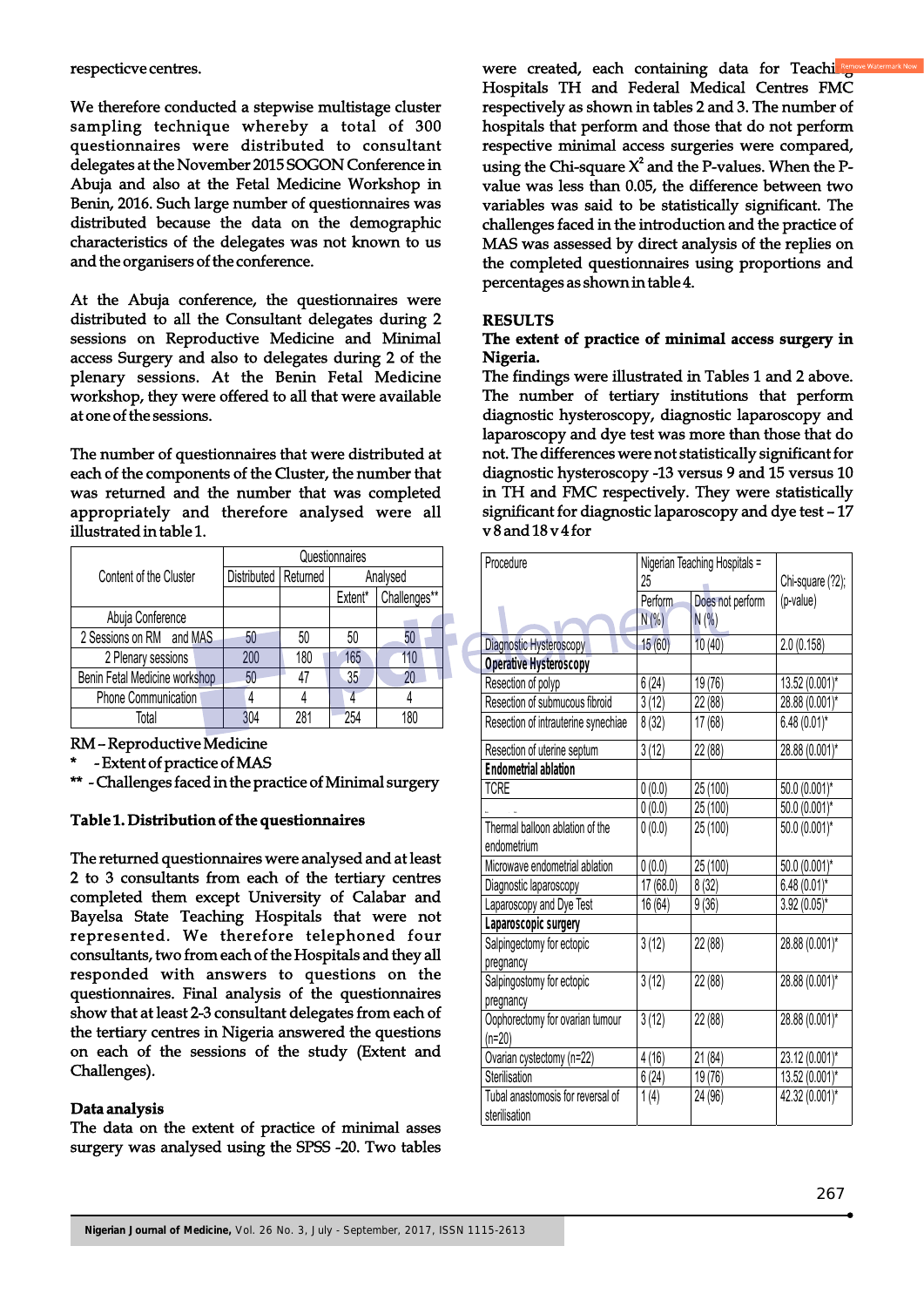| Treatment of hydrosalpinx         | 0(0.0)    | 25(100.0)  | 50.0 (0.001)*   |
|-----------------------------------|-----------|------------|-----------------|
| Abdominopelvic adhesiolysis       | 7(28)     | 18(72)     | $9.68(0.002)$ * |
| Diathermy to endometriosis        | 4(16)     | 21 (84)    | 23.12 (0.001)*  |
| Resection of endometriotic nodles | 1(4)      | 24 (96)    | 42.32 (0.001)*  |
| Resection of endometriotic        | 1(4)      | 24 (96)    | 42.32 (0.001)*  |
| rectovaginal septum (n=21)        |           |            |                 |
| Myomectomy                        | 2(8)      | 23 (92)    | 35.28 (0.001)*  |
| LAVH                              | 0(0.0)    | 25 (100.0) | 50.0 (0.001)*   |
| Subtotal abdominal hysterectomy   | 0(0.0)    | 25 (100.0) | 50.0 (0.001)*   |
| with morcellation of the uterus   |           |            |                 |
| Total abdominal hysterectomy      | 0(0.0)    | 25 (100.0) | 50.0 (0.001)*   |
| Laparoscopic lymphadenectomy      | 0(0.0)    | 25 (100.0) | 50.0 (0.001)*   |
| Urogynaecology                    |           |            |                 |
| Cystoscopy                        | 8 (33.33) | 16 (66.67) | $6.48(0.01)$ *  |
| Tension-free vaginal tape TVT     | 0(0.0)    | 19 (100.0) | 38.0 (0.001)*   |
| Transobturator Tape TOT           | 0(0.0)    | 19 (100.0) | 38.0 (0.001)*   |

\* - Statistically significant (p<0.05). Total number of Teaching Hospitals = 25.

#### **Table 2. Response to questions on the practice of MAS in FTH**

| Procedure                           | $FMC = 22$ |            |                     |
|-------------------------------------|------------|------------|---------------------|
|                                     | Perform    | Does not   | Chi-square $(+2)$ ; |
|                                     |            | perform    | (p-value)           |
|                                     | N(% )      | N(% )      |                     |
| Diagnostic Hysteroscopy             | 13 (59.09) | 9(40.91)   | 1.45 (0.228)        |
| Operative Hysteroscopy              |            |            |                     |
| Resection of polyp                  | 8 (36.36)  | 14 (63.64) | 3.27(0.07)          |
| Resection of submucous fibroid      | 7(31.82)   | 15 (68.18) | $5.82(0.02)$ *      |
| Resection of intrauterine synechiae | 8(36.36)   | 14 (63.64) | 3.27(0.07)          |
| Resection of uterine septum         | 8 (36.36)  | 14 (63.64) | 3.27(0.07)          |
| Hysteroscopic sterilisation         | 0(0.0)     | 22 (100.0) | 44.0 (0.001)*       |
| Endometrial ablation                |            |            |                     |
| <b>TCRE</b>                         | 2(9.09)    | 20 (90.91) | 29.45 (0.001)*      |
| Nova-Sure                           | 0(0.0)     | 23 (100.0) |                     |
| Thermal balloon ablation of the     | 0(0.0)     | 22 (100.0) | 44.0 (0.001)*       |
| endometrium                         |            |            |                     |
| Microwave endometrial ablation      | 0(0.0)     | 22 (100.0) | 44.0 (0.001)*       |
| Diagnostic laparoscopy              | 18 (81.82) | 4(18.18)   | 17.82 (0.001)*      |
| Laparoscopy and Dye Test            | 19 (86.36) | 3(13.64)   | 23.27 (0.001)*      |
| Laparoscopic surgery                |            |            |                     |
| Salpingectomy for ectopic           | 3(13.64)   | 19 (86.36) | 23.27 (0.001)*      |
| pregnancy                           |            |            |                     |
| Salpingostomy for ectopic pregn     | 3(13.64)   | 19 (86.36) | 23.27 (0.001)*      |
| Oophorectomy for ovarian tumour     | 3(13.64)   | 19 (86.36) | 23.27 (0.001)*      |
| Ovarian cystectomy                  | 8 (36.36)  | 14 (63.64) | 3.27(0.07)          |
| Sterilisation                       | 6(27.27)   | 16 (72.73) | $9.09(0.003)$ *     |
| Tubal anastomosis for reversal of   | 2(9.09)    | 20 (90.91) | 29.45 (0.001)*      |
| Treatment of hydrosalpinx           | 4(18.18)   | 18 (81.82) | 17.82 (0.001)*      |
| Abdominopelvic adhesiolysis         | 5(22.73)   | 11 (77.27) | 13.09 (0.001)*      |
| Diathermy to endometriosis          | 6(27.27)   | 16 (72.73) | $9.09(0.003)$ *     |
| Resection of endometriotic nodles   | 1(4.55)    | 21 (95.45) | 36.36 (0.001)*      |
| Resection of endometriotic          | 0(0.0)     | 22 (100.0) | 44.0 (0.001)*       |
| rectovaginal septum                 |            |            |                     |
| Myomectomy                          | 4(18.18)   | 18 (81.82) | 17.82 (0.001)*      |
| LAVH                                | 3(13.64)   | 19 (86.36) | 23.27 (0.001)*      |

| Subtotal abdominal hysterectomy<br>with morcellation of the uterus | 1(4.55)  | 21 (95.45) | <b>Rem</b><br>36.36 (0.001)* |
|--------------------------------------------------------------------|----------|------------|------------------------------|
| Laparoscopic TAH with removal                                      | 2(9.09)  | 20 (90.91) | 29.45 (0.001)*               |
| Laparoscopic lymphadenectomy                                       | 0(0.0)   | 22 (100.0) | 44.0 (0.001)*                |
| Urogynaecology                                                     |          |            |                              |
| Cystoscopy                                                         | 8(36.36) | 14 (63.64) | 3.27(0.07)                   |
| Tension-free vaginal tape TVT                                      | 0(0.0)   | 13 (100.0) | 26.0 (0.001)*                |
| Transobturator tape TOT                                            | 0(0.0)   | 22 (100.0) | 44.0 (0.001)*                |

\* - Statistically significance (p<0.05). Total number of Federal medical centres = 22.

#### Table 3. Response to questions on the practice of MAS in FMC.

diagnostic laparoscopy and 16 v 9 and 19 v 3 for dye test with  $p = 0.001$  in all the pairs in both TH and FMC.

On the hand, operative hysteroscopy namely resection of the endometrium, polyps, submucous fibroids, uterine septum and synechiae, cystoscopy, abdominopelvic adhesiolysis, laparoscopic sterilisation, salpingectomy, cystectomy, oophorectomy, myomectomy and laparoscopicassisted vaginal hysterectomy LAVH were less performed in both TH and FMC. These differences were statistically significant (p-0.02-0.001) for TH and FMC except for resection of endometrial polyp, septum and synechae, abdominipelvic adhesiolysis and ovarian cystectomy where the differences were not significant ( $p = 0.07$ ) for FMC.

Regarding endometrial ablative procedures namely, Nova-Sure, thermal balloon ablation, microwave endometrial ablation and any other, they are not practised at all in Nigeria. Other major MAS namely diathermy to endometriosis, resection of endometriotic nodules including that of rectovaginal septum, subtotal abdominal hysterectomy, lymphadenectomy and many others are not performed in Nigerian tertiary institutions (Table 2 and 3). Furthermore, incontinence surgeries namely tension-free virginal tape and transobturator tape and also vault prolapse surgery laparoscopic sacrocolpopexy are also not performed in Nigeria.

#### **Challenges faced in the introduction and the practice of minimal access surgery in Nigeria**

180 completed questionnares were used for this assessment. 22.22 % of the consultants gave the following answers as the challenges to the practice of MAS in Nigeria: patients poverty and inability to pay for the cost of treatment, lack of trained medical personnel in MAS and epileptic electrical supply in tertiary centres 19.44% gave the following answers: high cost of the instruments for MAS and lack of consumables e.g. swabs, antiseptic solution, etc.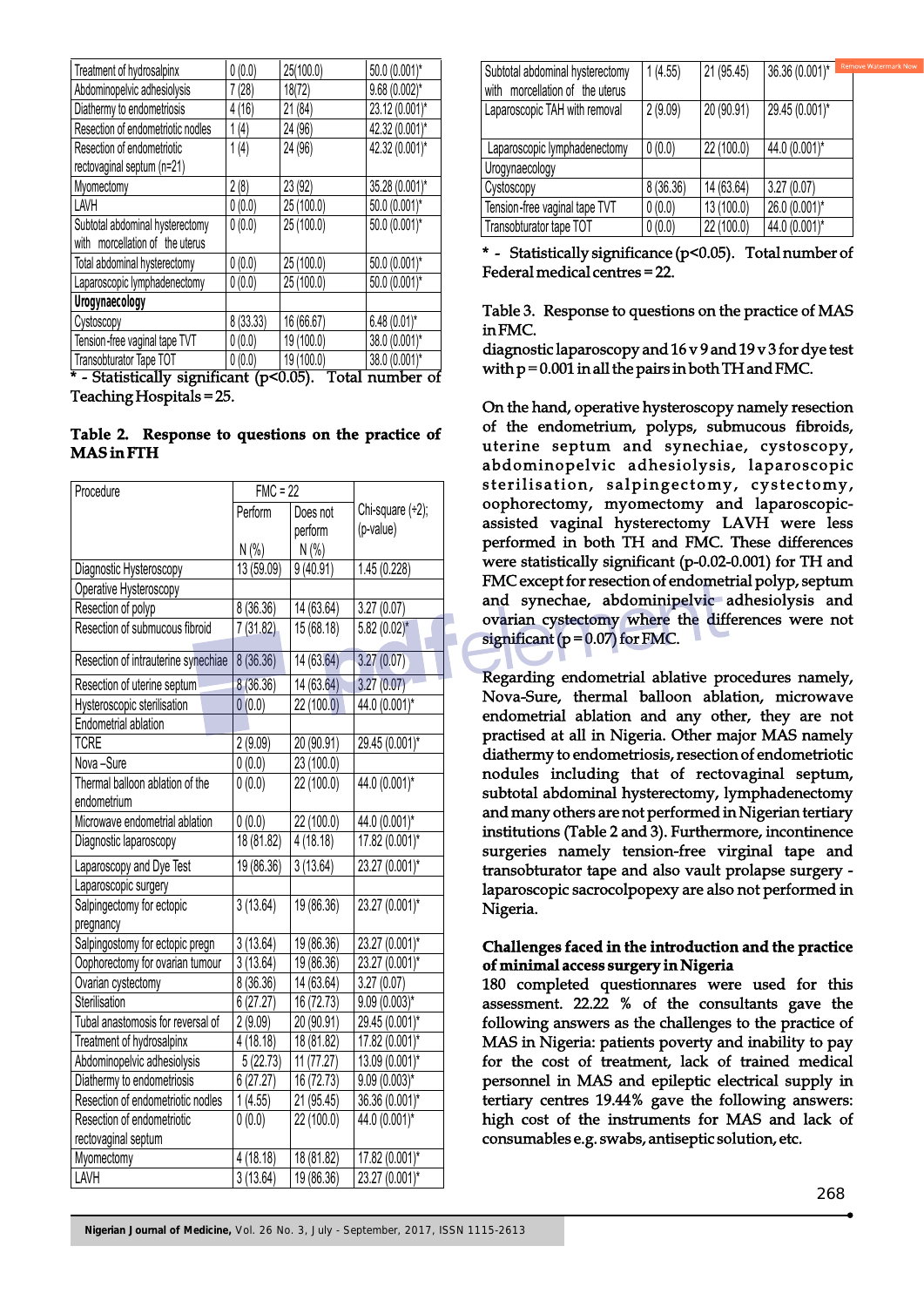| % of total response | Challenges to the practice of MAS in Nigeria.                                                    |
|---------------------|--------------------------------------------------------------------------------------------------|
| $(N = 180)$         |                                                                                                  |
| 10 (5.56%)          | Conservatism and resistance to change                                                            |
| 40 (22.22%)         | Patients poverty and inability to pay for the high quality<br>service of MAS                     |
| 30(16.67%)          | Appalling salary scale for doctors and the general population                                    |
| 35 (19.44%)         | High cost of the instruments for MAS                                                             |
| 25 (13.89%)         | Poor investment in healthcare by the Government                                                  |
| 18 (10%)            | Poor funding for training                                                                        |
| 40 (22.22%)         | Lack of trained medical personnel in MAS                                                         |
| 40 (22.22%)         | Epileptic electric supply in tertiary centres                                                    |
| 35 (19.44%)         | Lack of consumables e.g. swabs, antiseptic solution, etc.                                        |
| 15(8.33%)           | Lack of support for innovation by the Nigerian Government,<br>firms and multinational companies. |

## **Table 4. Challenges to the practice of MAS in Nigerian Tertiary Medical Institutions**

Other answers were appalling salary scale for doctors and the general population and therefore no motivation to work (16.67%), poor investment in healthcare by the Government (13.89%), Poor funding for training (10%), lack of support for innovation by the Nigerian Government, firms and multinational companies (8.33%)and conservatism and resistance to change (5.58%). Contrary to what is obtainable in developed countries, successive Nigerian Government, firms and multinational companies do not support innovation or research (Table 4).

## **DISCUSSION**

In the developed world, MAS has been introduced in all branches of gynaecology, namely acute gynaecology, elective benign gynaecology, infertility, urogynaecology and oncogynaelogy.

## **Infertility**

The introduction of diagnostic hysteroscopy in the investigation of infertile couple is recognised as the first application of minimal access surgery in Nigeria. This is confirmed by the interest shown by consultants in the tertiary centres during the data collection. 15 TH and 13 FMC perform the procedure. Hysteroscopy is a welltolerated procedure, which allows reliable visual assessment of the cervical canal and uterine cavity and provides the opportunity to perform therapy in the same setting.<sup>6</sup>

15-20% cases of female infertility is associated with uterine factors.<sup>7</sup> Hence evaluation of the uterine cavity prior to assisted conception is vital. Most studies have reported an incidence of 19-50% for uterine pathology on hysteroscopy<sup>8</sup> but in Nigeria the figure stands at 75-76%.<sup>9</sup> The identified pathology is as following: submucous fibroids, endometrial polyps, intrauterine

adhesions, complete septum and cervical stenosis Diagnostic hysteroscopy is therefore one of the most performed MAS in Nigerian tertiary institutions.

Two of the most performed MAS in tertiary institutions in Nigeria are diagnostic laparoscopy and Laparoscopy and dye test. This finding is dictated by the epidemics of infertility of uterine and tubal origin in Nigeria. Surgery for endometriosis is rarely performed in Nigerian tertiary hospitals and centres. In the developed world generally, 25% of infertile women have endometriosis and 30-50% of women with endometriosis are infertile.<sup>10</sup> Common assertion is that African American women are less likely than Caucasian women to have endometriosis. We now know that there is a marked regional variation in the prevalence of endometriosis in Nigeria - 8.2% at Ahmadu Bello University Hospital in Zaria<sup>9</sup> (and 4.3%) among the Ibos (diagnosed in patients having pelvic operations), of which 90.8% of the cases were not diagnosed before operation, demonstrating the lack of awareness of the condition.<sup>12</sup>The issue here is that cases of endometriosis in Nigeria are all managed by laparotomy instead of laparoscopy. Women in Nigeria are therefore deprived of the advantages and benefits that are associated with laparoscopic surgery.

#### **Acute Gynaecology.**

Laparoscopic surgery for gynaecological emergencies, namely ectopic pregnancy and complicated ovarian cysts (torsion, rupture, bleeding into it) are rarely performed in Nigerian tertiary centres. There is no collated National statistics on the prevalence or incidence of different types of ovarian cysts and ectopic pregnancy in Nigeria. Unfortunately majority of the women with the conditions are not offered laparoscopic surgery; laparotomy is the gold standard in Nigeria. Again women are deprived of a better treatment option, which is laparoscopy as offered routinely in the developed world and some other African countries.

## **Elective Benign gynaecological**

Some of the gynaecological pathologies that fall into this category are fibroid of different location, endometrial polyp, and pelvic adhesions causing chronic pelvic pain, heavy menstrual period and persistent benign ovarian cyst of big size. The gynaecological operations that are normally performed for these conditions are as following: myomectomy, polypectomy, pelvic adhesiolysis, hysterectomy, cystectomy and oophorectomy. In our study, transcervical resection of uterine submucous fibroid, laparoscopic abdominal myomectomy and laparoscopic abdominal adhesiolysis are rarely performed in Nigeria (Tables 2 and 3). LAVH,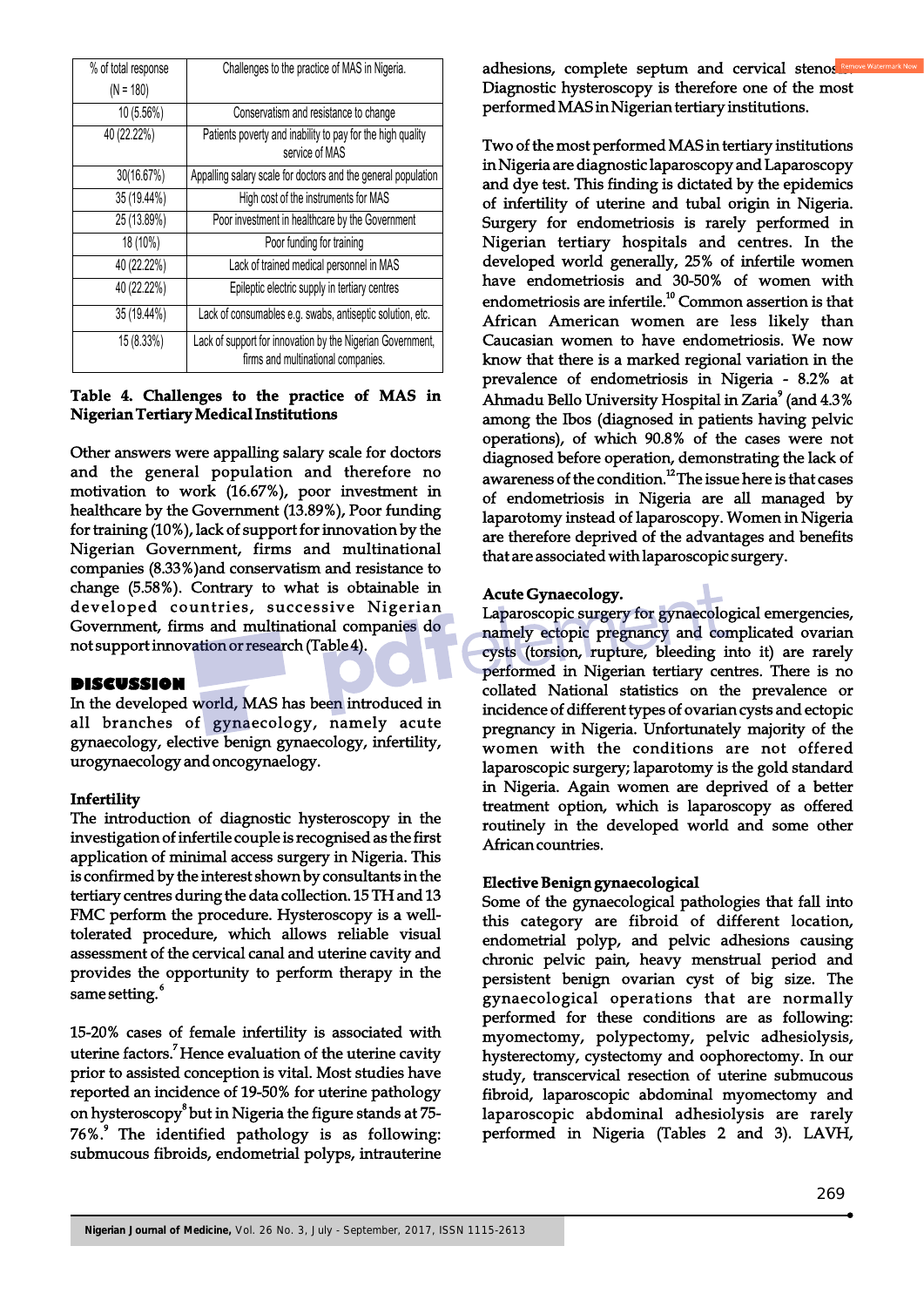laparoscopic total and subtotal abdominal hysterectomy are rarely performed in Nigerian tertiary health institutions.

It is estimated that 20 to 30% of women above the age of 30 years harbour uterine fibroids, which account for 3.2–7.6% of new gynaecological cases and 68.1% of hysterectomies in Nigeria.<sup>13,14</sup> Abdominal hysterectomy is normally performed in 58.1% while myomectomy in  $41.9 - 54.7\%$  of fibroid in Nigeria.<sup>15,16</sup>

Regarding heavy menstrual periods, there is no data on its prevalence or incidence in Nigeria. However, what is certain is that a significant number of women suffering from the problem. Again for fibroid and many other benign gynaecological conditions, Nigerian women are deprived of the benefits of minimal access surgery, which is offered in developed countries, and many of the Asian countries. Furthermore, second-generation endometrial ablation, namely thermal balloon ablation, microwave ablation, Nova Sure and others are not heard of in Nigeria. (Table 2 and 3)

## **Urogynaecology**

Non-fistulous stress incontinence is a common problem among women of reproductive age in Nigeria with prevalence of 12%. <sup>17</sup>Majority of the affected women do not seek medical attention because they are convinced that there is no cure for their condition. Generally in Nigeria, incontinence surgery is not performed at all (Table 2 and 3). This is in contrast with what happens in the developed world, other African States like South Africa and Kenya where women are offered the following minimal access surgeries: colposuspension, tension-free vaginal tape TVT and transobturator tapesTOT.

Furthermore, sacrospinous fixation and laparoscopic sacrocolpopexy are not offered for vault prolapsed in Nigeria, a country of more than 170 million people. There is therefore urgent need for retraining of gynaecologists and restructuring of the curriculum for resident doctors so that gynaecologist will be well equipped with modern skills and knowledge to work in their profession.

#### **Gynaecological oncology**

Our data showed that laparoscopic lymphadenectomy for gynaecological malignancy is not practiced in Nigeria (Table 3 and 4). Sporadic reports and personal observation show that the incidence or prevalence of late stages cervical carcinoma in Nigeria should be alarmingly high. Unfortunately, there is no standard national statistics on the problem. Unlike in developed countries, there is no evidence to show that laparoscopic surgery either diagnostic or therapeutic is offered to women in Nigeria gynaecological

malignancies.

#### **Prospect for MAS in gynaecology in Nigeria**

It is reassuring that there is increased awareness among Nigerian gynaecologists of the need for MAS. Many have travelled out of the country to other African states like South Africa and Kenya, Europe, India and North America and have witnessed the practice of minimal access surgery. The general trend therefore is an improved individual effort in acquiring knowledge of MAS and other specialised fields in different countries of the world.

Many private hospitals in big cities in Nigeria carry out MAS. Furthermore, there is much contribution from Nigerian specialist working in developed countries. They travel home to teach the skill of minimal access surgery. Some foreign NGOs also contribute to the expansion of knowledge of MAS in Nigeria. So the future for minimal access surgery in Nigeria is reassuring.

#### **RECOMMENDATIONS**

Firstly, there is urgent need for retraining of gynaecologists, general and paediatric surgeons in minimal access surgery. Qualified candidates can be sent abroad for retraining. The Federal Ministry of Health and Education can also set up well equipped centres of excellence in MAS in 6 University Teaching Hospitals located in 6 geopolitical regions of Nigeria. Employed expatriates, NGOs and Nigerian specialists abroad will be more than happy to travel home to work in those centres and train consultant gynaecologists who should impart the acquired knowledge to other consultants and residents.

Secondly, there should be massive investment in infrastructures and instruments for minimal access surgery. These instruments can be acquired in Europe, America and better still in other emerging markets. Thirdly, doctors in other fields have to be educated on the importance of minimal access surgery and when to refer patients to the gynaecologist for that purpose. Patient's information leaflets should also be made available for those who can read them.

Fourthly, it is imperative that as in developed countries, a regulatory body is formed. Such a body can be called ''Minimal access Surgical Society of Nigeria.'' The main responsibility of the body will be to advance the ideals of minimal access surgery, regulate the activities of doctors and affiliate with other such bodies all over the world.

Fifthly, the Government, successful indigenous companies and multinational firms in the country should support research projects in minimal access surgery. Initially, the research should focus on